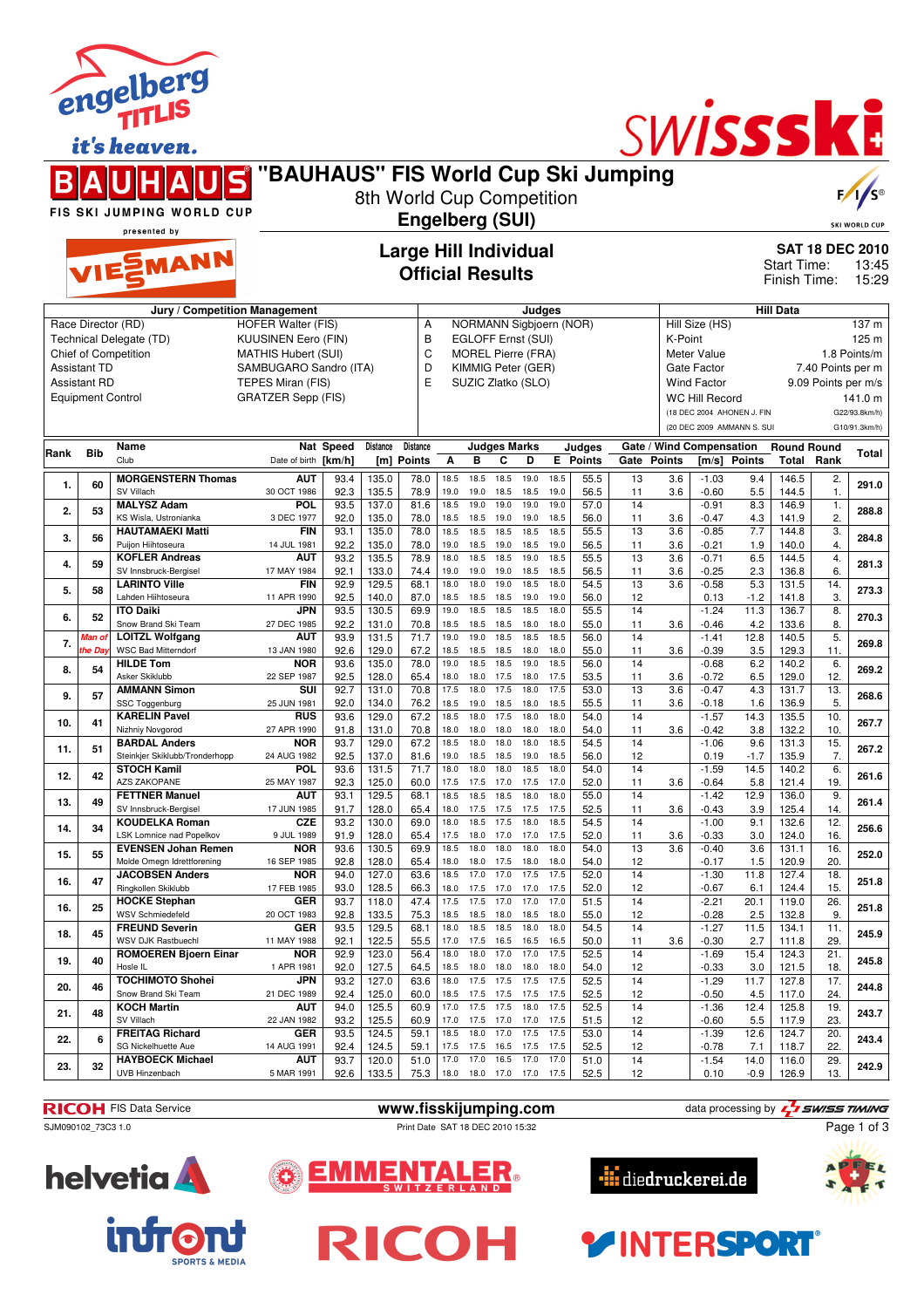

it's heaven.



# SWISSSK

### **"BAUHAUS" FIS World Cup Ski Jumping** 8th World Cup Competition

**Engelberg (SUI)**



SKI WORLD CUP

FIS SKI JUMPING WORLD CUP

## presented by EMANN

## **Large Hill Individual Official Results**

**SAT 18 DEC 2010** 13:45 15:29 Start Time: Finish Time:

|      | <b>Bib</b>     | Name                                                | Nat Speed                 |              | Distance       | <b>Distance</b> |              |              | <b>Judges Marks</b> |              |              | Judges        |          | Gate / Wind Compensation |                 |                | <b>Round Round</b> |                   | <b>Total</b> |
|------|----------------|-----------------------------------------------------|---------------------------|--------------|----------------|-----------------|--------------|--------------|---------------------|--------------|--------------|---------------|----------|--------------------------|-----------------|----------------|--------------------|-------------------|--------------|
| Rank |                | Club                                                | Date of birth [km/h]      |              |                | [m] Points      | Α            | в            | C                   | D            | E.           | <b>Points</b> |          | Gate Points              | [m/s]           | <b>Points</b>  | <b>Total</b>       | Rank              |              |
|      |                | <b>VELTA Rune</b>                                   | <b>NOR</b>                | 93.8         | 122.5          | 55.5            | 17.5         | 17.5         | 17.0                | 17.0         | 17.0         | 51.5          | 14       |                          | $-1.48$         | 13.5           | 120.5              | 25.               |              |
| 24.  | 43             | Lommedalen II                                       | 19 JUL 1989               | 93.0         | 127.5          | 64.5            | 18.0         | 18.0         | 17.5                | 17.0         | 17.5         | 53.0          | 12       |                          | $-0.49$         | 4.5            | 122.0              | 17.               | 242.5        |
| 25.  | $\overline{7}$ | <b>BACHLEDA Marcin</b>                              | POL                       | 93.0         | 123.5          | 57.3            | 17.5         | 18.0         | 17.0                | 17.0         | 17.5         | 52.0          | 14       |                          | $-1.59$         | 14.5           | 123.8              | $\overline{22}$ . | 240.1        |
|      |                | TS Wisla Zakopane                                   | 4 SEP 1982                | 92.0         | 125.5          | 60.9            | 17.5         | 17.5         | 17.5                | 17.0         | 17.5         | 52.5          | 12       |                          | $-0.32$         | 2.9            | 116.3              | 26.               |              |
| 26.  | 8              | <b>SEDLAK Borek</b>                                 | <b>CZE</b>                | 93.6         | 120.5          | 51.9            | 17.0         | 17.5         | 17.5                | 17.0         | 17.0         | 51.5          | 14       |                          | $-1.68$         | 15.3           | 118.7              | 27.               | 238.8        |
|      |                | Dukla Liberec                                       | 15 JUN 1981               | 92.7         | 128.5          | 66.3            | 18.0         | 18.0         | 17.5                | 17.5         | 18.0         | 53.5          | 12       |                          | $-0.03$         | 0.3            | 120.1              | 21.               |              |
| 27.  | 26             | <b>COLLOREDO Sebastian</b>                          | <b>ITA</b>                | 93.6         | 120.0          | 51.0            | 18.0         | 17.5         | 17.5                | 17.0         | 17.0         | 52.0          | 14       |                          | $-2.12$         | 19.3           | 122.3              | 23.               | 235.8        |
|      |                | G.S. Fiamme Gialle                                  | 9 SEP 1987                | 92.4         | 122.0          | 54.6            | 17.5         | 17.5         | 17.0                | 17.0         | 17.0         | 51.5          | 12       |                          | $-0.81$         | 7.4            | 113.5              | 27.               |              |
| 28.  | 9              | <b>MORASSI Andrea</b><br>C.S. Forestale             | <b>ITA</b><br>30 AUG 1988 | 93.2         | 118.5          | 48.3            | 17.0         | 17.0         | 16.5                | 17.0<br>17.0 | 17.0         | 51.0          | 14       |                          | $-1.99$         | 18.1           | 117.4              | 28.<br>25.        | 234.0        |
|      |                | <b>KASAI Noriaki</b>                                | JPN                       | 92.1<br>93.5 | 128.0<br>123.0 | 65.4<br>56.4    | 17.5<br>18.0 | 17.5<br>18.0 | 17.0<br>17.5        | 17.5         | 17.5<br>17.5 | 52.0<br>53.0  | 12<br>14 |                          | 0.09<br>$-1.42$ | $-0.8$<br>12.9 | 116.6<br>122.3     | 23.               |              |
| 29.  | 36             | Tsuchiya Home Ski Team                              | 6 JUN 1972                | 92.4         | 119.5          | 50.1            | 17.5         |              | 17.5 17.5           | 17.5         | 17.0         | 52.5          | 12       |                          | $-0.49$         | 4.5            | 107.1              | 30.               | 229.4        |
|      |                | <b>KORNILOV Denis</b>                               | <b>RUS</b>                | 93.4         | 119.5          | 50.1            | 17.0         | 17.5         | 17.0                | 17.0         | 16.5         | 51.0          | 14       |                          | $-1.37$         | 12.5           | 113.6              | 30.               |              |
| 30.  | 33             | Sdushor N. Novgorod Dinamo                          | 17 AUG 1986               | 92.5         | 122.5          | 55.5            | 18.0         | 18.0         | 17.5                | 17.0         | 17.0         | 52.5          | 12       |                          | $-0.53$         | 4.8            | 112.8              | 28.               | 226.4        |
|      |                |                                                     |                           |              |                |                 |              |              |                     |              |              |               |          |                          |                 |                |                    |                   |              |
|      |                | not qualified for final round                       |                           |              |                |                 |              |              |                     |              |              |               |          |                          |                 |                |                    |                   |              |
| 31.  | 44             | <b>NEUMAYER Michael</b>                             | <b>GER</b>                | 93.2         | 117.5          | 46.5            | 16.5         | 17.0         | 17.0                | 17.0         | 17.0         | 51.0          | 14       |                          | $-1.71$         | 15.5           | 113.0              | 31.               | 113.0        |
|      |                | SK Berchtesgaden                                    | 15 JAN 1979               |              |                |                 |              |              |                     |              |              |               |          |                          |                 |                |                    |                   |              |
| 32.  | 27             | <b>TAKEUCHI Taku</b>                                | <b>JPN</b>                | 93.3         | 114.0          | 40.2            | 17.5         | 17.5         | 17.0                | 17.0         | 17.0         | 51.5          | 14       |                          | $-2.19$         | 19.9           | 111.6              | 32.               | 111.6        |
|      |                | Kitano Construction Corp. Ski Club                  | 20 MAY 1987               |              |                |                 |              |              |                     |              |              |               |          |                          |                 |                |                    |                   |              |
| 32.  | 5              | <b>MUOTKA OIII</b>                                  | <b>FIN</b>                | 93.4         | 118.5          | 48.3            | 17.0         | 17.0         | 17.5                | 17.0         | 17.0         | 51.0          | 14       |                          | $-1.35$         | 12.3           | 111.6              | $\overline{32}$ . | 111.6        |
|      |                | Ounasvaaran Hiihtoseura                             | 14 JUL 1988               |              |                |                 |              |              |                     |              |              |               |          |                          |                 |                |                    |                   |              |
| 34.  | 24             | <b>AHONEN Janne</b><br>Lahden Hiihtoseura           | <b>FIN</b><br>11 MAY 1977 | 94.1         | 114.0          | 40.2            | 17.0         | 17.5         | 16.5                | 17.5         | 17.0         | 51.5          | 14       |                          | $-2.09$         | 19.0           | 110.7              | 34.               | 110.7        |
|      |                | <b>JANDA Jakub</b>                                  | CZE                       | 93.2         | 116.0          | 43.8            | 18.0         | 17.5         | 17.0                | 17.0         | 17.0         | 51.5          | 14       |                          | $-1.66$         | 15.1           | 110.4              | 35.               |              |
| 35.  | 38             | Dukla Liberec                                       | 27 APR 1978               |              |                |                 |              |              |                     |              |              |               |          |                          |                 |                |                    |                   | 110.4        |
|      |                | <b>HULA Stefan</b>                                  | <b>POL</b>                | 93.4         | 114.0          | 40.2            | 17.0         | 17.0         | 16.5                | 17.0         | 17.0         | 51.0          | 14       |                          | $-2.09$         | 19.0           | 110.2              | 36.               |              |
| 36.  | 22             | SSR LZS SOKOL Szczyrk                               | 29 SEP 1986               |              |                |                 |              |              |                     |              |              |               |          |                          |                 |                |                    |                   | 110.2        |
|      |                | <b>CHOI Heung-Chul</b>                              | KOR                       | 93.5         | 112.5          | 37.5            | 17.0         | 17.0         | 16.5                | 17.0         | 17.0         | 51.0          | 14       |                          | $-1.97$         | 17.9           | 106.4              | 37.               |              |
| 37.  | 21             | High 1                                              | 3 DEC 1981                |              |                |                 |              |              |                     |              |              |               |          |                          |                 |                |                    |                   | 106.4        |
| 38.  | 31             | <b>KRANJEC Robert</b>                               | <b>SLO</b>                | 93.6         | 114.0          | 40.2            | 18.0         | 17.0         | 16.5                | 17.0         | 17.0         | 51.0          | 14       |                          | $-1.63$         | 14.8           | 106.0              | 38.               | 106.0        |
|      |                | SK Triglav Kranj                                    | 16 JUL 1981               |              |                |                 |              |              |                     |              |              |               |          |                          |                 |                |                    |                   |              |
| 39.  | 37             | <b>PREVC Peter</b>                                  | <b>SLO</b>                | 94.1         | 114.0          | 40.2            | 17.0         | 17.0         | 16.5                | 16.5         | 17.0         | 50.5          | 14       |                          | $-1.66$         | 15.1           | 105.8              | 39.               | 105.8        |
|      |                | SK Triglav Kranj                                    | 20 SEP 1992               |              |                |                 |              |              |                     |              |              |               |          |                          |                 |                |                    |                   |              |
| 40.  | 18             | <b>BODMER Pascal</b>                                | <b>GER</b>                | 93.4         | 111.0          | 34.8            | 16.5         | 16.5         | 16.0                | 16.5         | 16.0         | 49.0          | 14       |                          | $-2.00$         | 18.2           | 102.0              | 40.               | 102.0        |
|      |                | SV Messstetten                                      | 4 JAN 1991<br><b>JPN</b>  |              |                |                 |              |              |                     |              |              |               | 14       |                          |                 |                |                    |                   |              |
| 41.  | 29             | <b>YUMOTO Fumihisa</b><br>Tokyo Biso Group Ski Team | 23 APR 1984               | 93.4         | 112.0          | 36.6            | 16.5         | 17.0         | 16.5                | 16.5         | 16.5         | 49.5          |          |                          | $-1.68$         | 15.3           | 101.4              | 41.               | 101.4        |
|      |                | <b>HLAVA Lukas</b>                                  | <b>CZE</b>                | 93.8         | 110.0          | 33.0            | 17.0         | 17.0         | 16.5                | 16.5         | 16.5         | 50.0          | 14       |                          | $-1.94$         | 17.6           | 100.6              | 42.               |              |
| 42.  | 28             | Dukla Liberec                                       | 10 SEP 1984               |              |                |                 |              |              |                     |              |              |               |          |                          |                 |                |                    |                   | 100.6        |
|      |                | <b>HAJEK Antonin</b>                                | <b>CZE</b>                | 93.5         | 110.0          | 33.0            | 16.5         | 16.5         | 16.0                | 16.0         | 16.5         | 49.0          | 14       |                          | $-2.05$         | 18.6           | 100.6              | 42.               |              |
| 42.  | 13             | Dukla Liberec                                       | 12 FEB 1987               |              |                |                 |              |              |                     |              |              |               |          |                          |                 |                |                    |                   | 100.6        |
| 44.  | 16             | <b>TROFIMOV Roman-Sergeevich</b>                    | <b>RUS</b>                | 92.9         | 110.0          | 33.0            | 16.5         | 17.0         | 16.5                | 16.5         | 16.5         | 49.5          | 14       |                          | $-1.64$         | 14.9           | 97.4               | 44.               |              |
|      |                | Moskva Shvsm                                        | 19 NOV 1989               |              |                |                 |              |              |                     |              |              |               |          |                          |                 |                |                    |                   | 97.4         |
| 45.  | 14             | <b>MIETUS Krzysztof</b>                             | <b>POL</b>                | 93.4         | 107.5          | 28.5            | 16.5         | 16.5         | 16.5                | 16.5         | 16.5         | 49.5          | 14       |                          | $-1.91$         | 17.4           | 95.4               | 45.               | 95.4         |
|      |                | AZS AWF Krak Z-ne                                   | 8 MAR 1991                |              |                |                 |              |              |                     |              |              |               |          |                          |                 |                |                    |                   |              |
| 46.  | $\mathbf{1}$   | <b>DESCOMBES SEVOIE Vincent</b>                     | <b>FRA</b>                | 92.8         | 111.0          | 34.8            | 15.5         | 15.5         | 16.5                | 15.0         | 15.5         | 46.5          | 14       |                          | $-1.50$         | 13.6           | 94.9               | 46.               | 94.9         |
|      |                | Douanes les Houches                                 | 9 JAN 1984                |              |                |                 |              |              |                     |              |              |               |          |                          |                 |                |                    |                   |              |
| 47.  | 23             | <b>ZOGRAFSKI Vladimir</b>                           | BUL                       | 92.6         | 106.0          | 25.8            | 17.0         | 16.5         | 15.5                | 16.0         | 16.5         | 49.0          | 14       |                          | $-2.14$         | 19.5           | 94.3               | 47.               | 94.3         |
|      |                | Samokov<br><b>UHRMANN Michael</b>                   | 14 JUL 1993<br><b>GER</b> | 93.7         | 105.5          | 24.9            | 16.0         | 16.5         | 15.5                | 16.0         | 16.0         | 48.0          | 14       |                          | $-1.88$         | 17.1           | 90.0               | 48.               |              |
| 48.  | 30             | <b>WSV DJK Rastbuechl</b>                           | 16 SEP 1978               |              |                |                 |              |              |                     |              |              |               |          |                          |                 |                |                    |                   | 90.0         |
|      |                | <b>ZHAPAROV Radik</b>                               | KAZ                       | 93.4         | 103.0          | 20.4            | 14.0         | 15.0         | 15.0                | 15.0         | 15.0         | 45.0          | 14       |                          | $-1.88$         | 17.1           | 82.5               | 49.               |              |
| 49.  | 15             | Shvsm Dinamo                                        | 29 FEB 1984               |              |                |                 |              |              |                     |              |              |               |          |                          |                 |                |                    |                   | 82.5         |











INTERSPORT